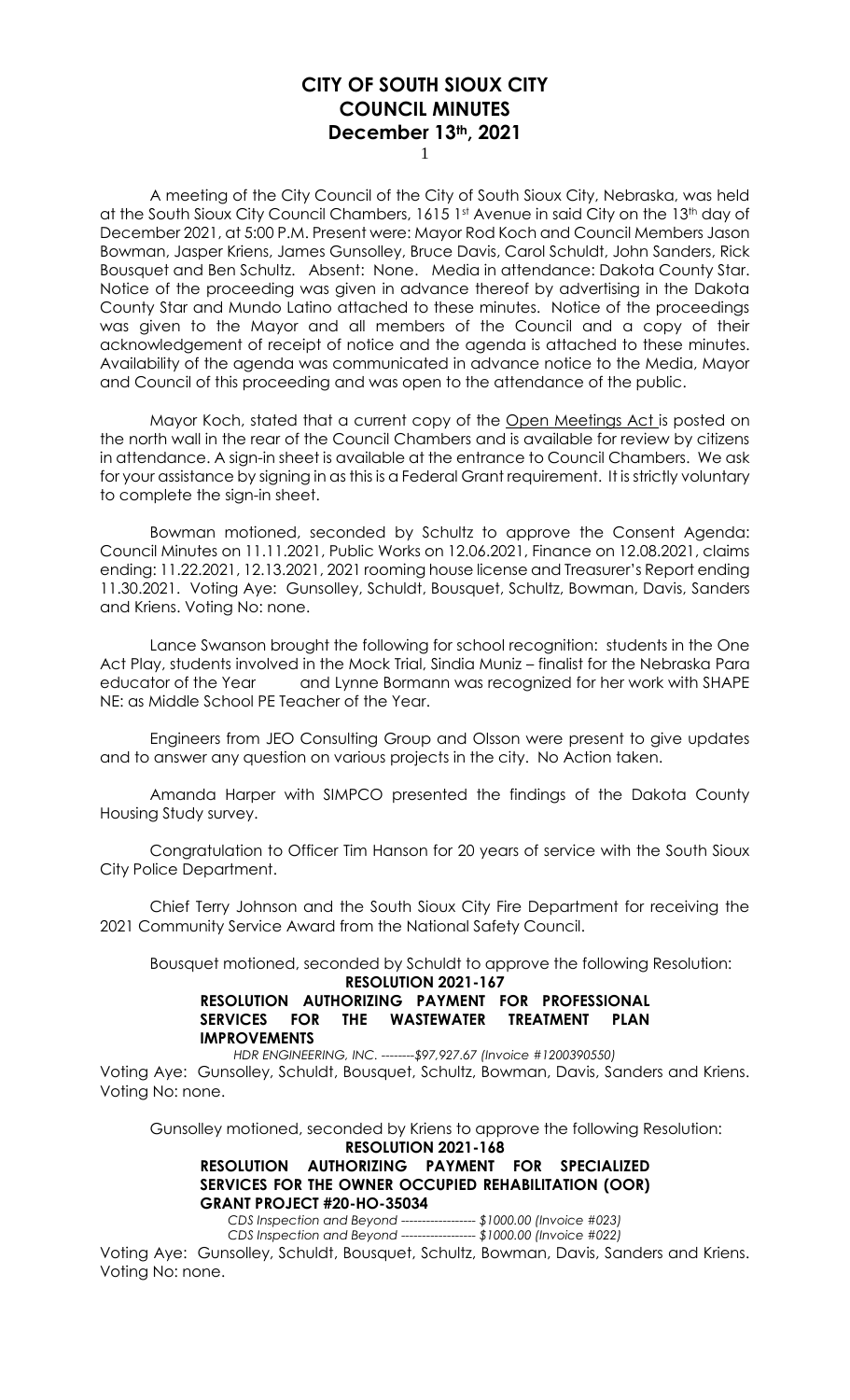2

Kriens motioned, seconded by Sanders to approve the following Resolution: **RESOLUTION 2021-169**

## **RESOLUTION ACKNOWLEDGING AND APPROVING PAYMENT FOR PROFESSIONAL SERVICES FOR THE CDA SIOUXLAND DRIVE EXETNSION; PROJECT NO. 020-21840**

*OLSSON ASSOCIATES ---------- \$65,666.61(Certificate of Payment #1)*

Voting Aye: Gunsolley, Schuldt, Bousquet, Schultz, Bowman, Davis, Sanders and Kriens. Voting No: none.

Davis motioned, seconded by Bousquet to approve the following Resolution: **RESOLUTION 2021-170**

### **2021 Papio-Missouri River Natural Resources District Multi-Jurisdictional Hazard Mitigation Plan**

Voting Aye: Gunsolley, Schuldt, Bousquet, Schultz, Bowman, Davis, Sanders and Kriens. Voting No: none.

Bowman motioned, seconded by Schuldt to approve the following Resolution:

**RESOLUTION 2021-171 RESOLUTION AUTHORIZING PAYMENT FOR PROFESSIONAL SERVICES FOR THE WASTEWATER TREATMENT PLANT PORTLAND CEMENT CONCRETE TESTING AND SOIL TECHNICIAN; PROJECT** 

## **# C1211002**

Terracon -------- \$6,350.50 *(Invoice TG03812*)

Voting Aye: Gunsolley, Schuldt, Bousquet, Schultz, Bowman, Davis, Sanders and Kriens. Voting No: none.

Schultz motioned, seconded by Gunsolley to approve the following Resolution

#### **RESOLUTION 2021-172 RESOLUTION AUTHORIZING PAYMENT FOR CONTRACTING SERVICES FOR THE OWNER OCCUPIED REHABILITATION (OOR) GRANT PROJECT #20-HO-35034**

SIOUXLAND INTERSTATE METROPOLITAN PLANNING COUNCIL (SIMPCO) ------ \$6,435.00 *(Invoice #7720*)

Voting Aye: Gunsolley, Schuldt, Bousquet, Schultz, Bowman, Davis, Sanders and Kriens. Voting No: none.

Davis motioned, seconded by Gunsolley to approve the following Resolution:

#### **RESOLUTION 2021-173**

#### **RESOLUTION AUTHORIZING PAYMENT FOR PROFESSIONAL SERVICES FOR THE HOVEY DEVELOPMENT; PROJECT NO. 019- 30570**

OLSSON ASSOCIATES ---------- \$3,300.00 *(Invoice #405957*)

Voting Aye: Gunsolley, Schuldt, Bousquet, Schultz, Bowman, Davis, Sanders and Kriens. Voting No: none.

The City Attorney read the following Ordinance:

**ORDINANCE 2021-19**

**AN ORDINANCE OF THE CITY OF SOUTH SIOUX CITY, DAKOTA COUNTY, NEBRASKA, AMENDING SECTION 90-40 OF THE SOUTH SIOUX CITY MUNICIPAL CODE AS IT RELATES TO FEES FOR REMOVAL OF TRASH CONTAINERS; REPEALING ALL ORDINANCES OR PARTS OF ORDINANCES IN CONFLICT HEREWITH; AND PROVIDING A TIME WHEN THIS ORDINANCE SHALL BE IN FULL FORCE AND EFFECT.** 

Davis motioned, seconded by Schultz to amend additional charge on Ordinance from .50 cents to .25 cents. Voting Aye: Gunsolley, Schuldt, Bousquet, Schultz, Bowman, Davis, Sanders and Kriens. Voting No: none.

Davis motioned, seconded by Bousquet to approve the third and final reading of Ordinance 2021-19. Voting Aye: Gunsolley, Schuldt, Bousquet, Schultz, Bowman, Davis, Sanders and Kriens. Voting No: none.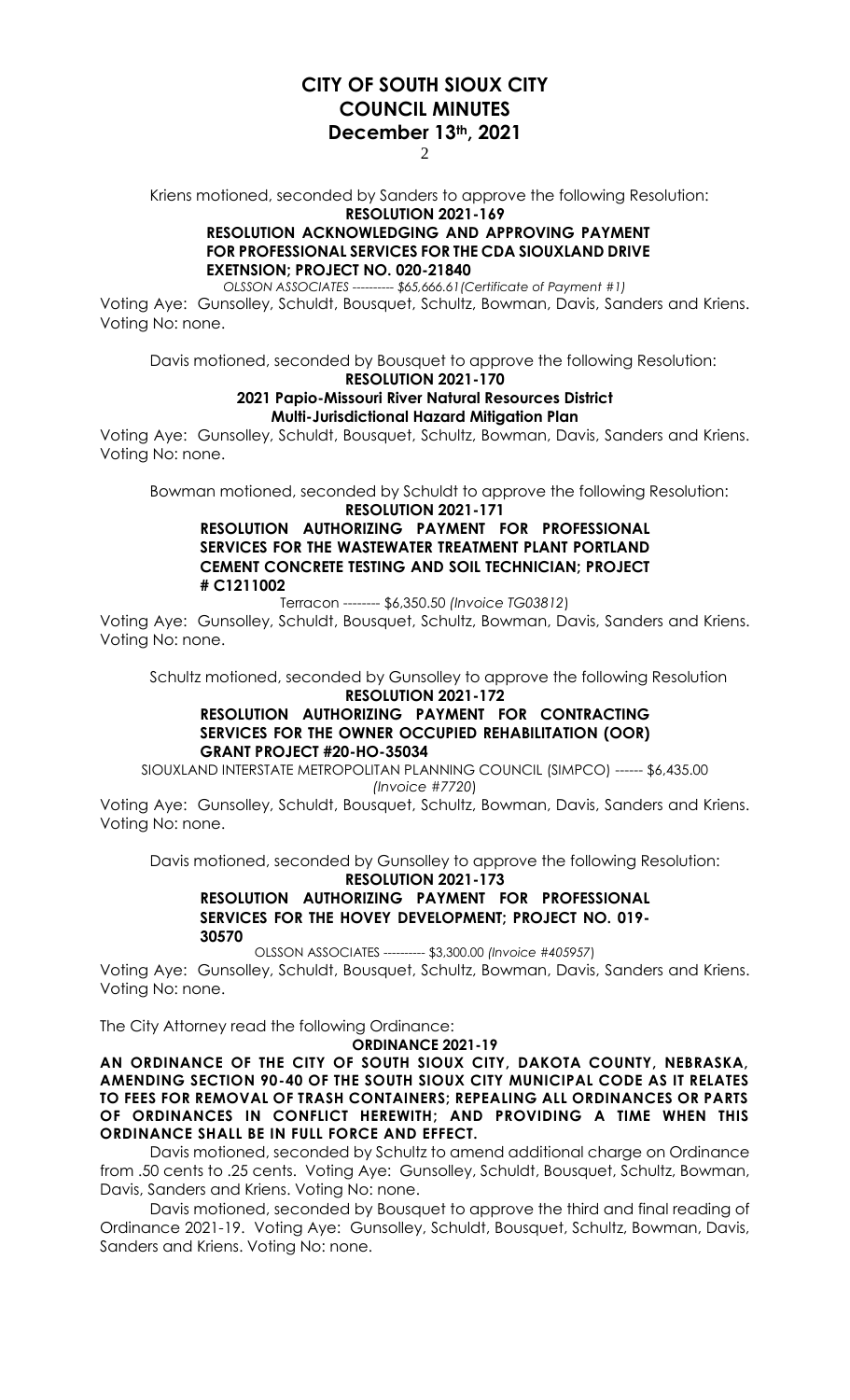3

Schultz motioned, seconded by Kriens to approve the Nebraska Department of Transportation and South Sioux City 2022 City Maintenance Agreement. Voting Aye: Gunsolley, Schuldt, Bousquet, Schultz, Bowman, Davis, Sanders and Kriens. Voting No: none.

Davis motioned, seconded by Schultz to approve the Gill Hauling Agreement Amendment. Voting Aye: Gunsolley, Schuldt, Bousquet, Schultz, Bowman, Davis, Sanders and Kriens. Voting No: none.

Davis motioned, seconded by Kriens to amend the NPPD Operation Maintenance Agreement to a 5-year extension. Voting Aye: Davis, Sanders, Kriens and Bousquet. Voting No: Bowman, Gunsolley, Schuldt and Schultz. Vote was a tie, in case of a tie Mayor Rod Koch votes. Mayor Rod Koch vote: No. Motion on 5-year extension died.

Schultz motioned, seconded by Sanders to amend NPPD Operation Maintenance Agreement to a 3-year extension. Voting Aye: Voting Aye: Schuldt, Bousquet, Schultz, Davis, Sanders and Kriens. Voting No: Bowman and Gunsolley.

Davis motioned, seconded by Bousquet to approve NPPD Operation Maintenance Agreement with a 3-year extension. Voting Aye: Voting Aye: Schuldt, Bousquet, Schultz, Davis, Sanders and Kriens. Voting No: Bowman and Gunsolley.

Bowman motioned, seconded by Schultz to approve the NextEra Energy Marketing Amendment to Transaction Confirmation. Voting Aye: Gunsolley, Schuldt, Bousquet, Schultz, Bowman, Davis, Sanders and Kriens. Voting No: none.

Bowman motioned, seconded by Kriens to approve the AEP Energy Partners Amendment No. 6 to Corporate Guaranty. Voting Aye: Gunsolley, Schuldt, Bousquet, Schultz, Bowman, Sanders and Kriens. Voting No: Davis.

Davis motioned, seconded by Gunsolley to approve the Mid-American Benefit plan. Voting Aye: Gunsolley, Schuldt, Bousquet, Schultz, Bowman, Davis, Sanders and Kriens. Voting No: none.

Sanders motioned, seconded by Kriens to approve JEO/HDR as the engineering firms as the firms for extension of the wastewater treatment facility based on approval with the DEE. Voting Aye: Gunsolley, Schuldt, Bousquet, Schultz, Bowman, Davis, Sanders and Kriens. Voting No: none.

Sanders motioned, seconded by Kriens to approve Olsson as the engineering firms as the firms for a new water treatment facility based on approval with the DEE. Voting Aye: Gunsolley, Schuldt, Bousquet, Schultz, Bowman, Davis, Sanders and Kriens. Voting No: none

Davis motioned, seconded by Kriens to approve the Third Amendment to Redevelopment Agreement for RoyDon. Voting Aye: Gunsolley, Schuldt, Bousquet, Schultz, Bowman, Davis, Sanders and Kriens. Voting No: none

Davis motioned, seconded by Bousquet to authorize City Administrator Lance Hedquist to sign any documents on the Opioid settlement. Voting Aye: Gunsolley, Schuldt, Bousquet, Schultz, Bowman, Davis, Sanders and Kriens. Voting No: none

There being no further business to discuss, at 6:03 p.m., Davis motioned, seconded by Bowman to adjourn. Voting Aye: Gunsolley, Schuldt, Bousquet, Schultz, Bowman, Davis, Sanders and Kriens. Voting No: none

These minutes are subject to city council approval.